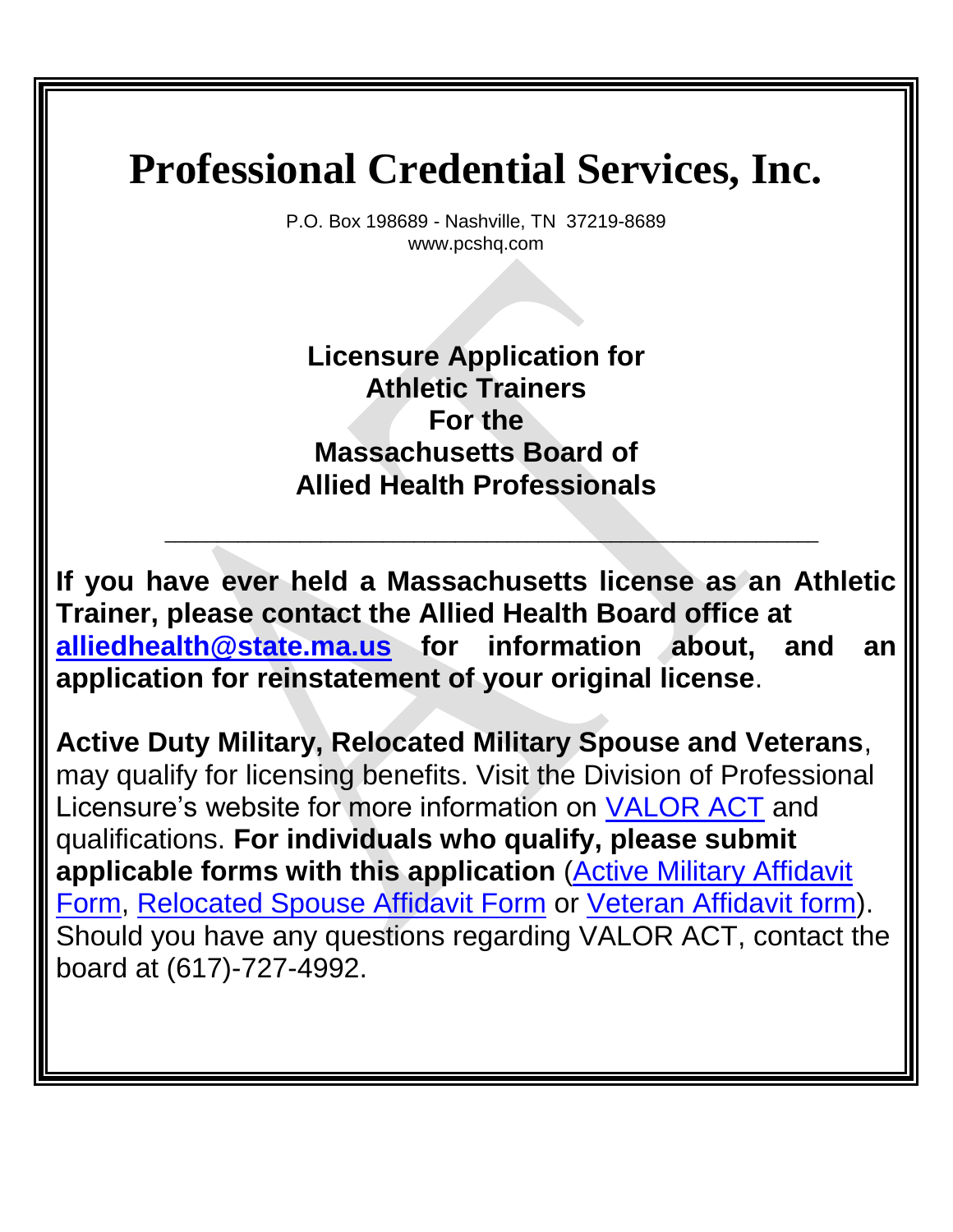The Massachusetts Board of Allied Health Professionals has authorized Professional Credential Services (PCS) to process all of its applications for licensure of athletic trainers. **Applicants for an athletic trainer's license must submit all of their information, as indicated in these instructions, directly to PCS.** The Massachusetts Board of Allied Health Professions is the final authority with respect to issuance of the license.

### **INSTRUCTIONS**

The application must be typewritten or printed in blue or black ink. Include all components of the requested information, especially names and addresses of institutions. All documents must have original signatures. All questions on the application **must** be answered.

### **REQUEST FOR INFORMATION**

Applicants may contact PCS to obtain information, ask questions about application processing, or receive status updates by telephone or email.

Toll-free: (877) 887-9727 Email: customerservice@pcshq.com

PCS Staff is available Monday through Friday, 8 a.m. to 4:30 p.m., Central Standard Time. *Please allow thirty days for processing of fully completed application.*

### **LICENSURE REQUIREMENTS**

- You must have a graduate or undergraduate degree from an athletic training education program approved and accredited by the Commission on Accreditations of Athletic Training Education (CAATE), graduation from a foreign program determined by the BOC to meet CAATE equivalency, or graduation from another substantially equivalent program of study deemed acceptable by the Board.
- Current BOC Certification

ALL APPLICANTS ARE ALLOWED TO PRACTICE **ONLY AFTER** A TEMPORARY OR PERMANENT LICENSE HAS BEEN ISSUED.

### **TEMPORARY LICENSE INFORMATION**

Temporary licenses are issued to applicants who have submitted fully completed applications and meet the requirements for licensure with the understanding that the applicant is taking the NEXT scheduled examination. Applicants who have already received a passing score on the Board of Certification (BOC) examination are NOT eligible for temporary licenses. If an applicant for temporary licensure fails to qualify for or fails the examination, an applicant may petition the Board to issue another temporary license. However, it will be considered a second temporary license, and the applicant must take the NEXT scheduled examination. If the applicant does not take the examination or fails the examination, he/she may request a third temporary license from the Board. First and second temporary licenses are required to practice under direction.

A third temporary license is the FINAL temporary license. Temporary licensees working under their third temporary license must practice under DIRECTION .

MA Athletic Trainer App 052010 *(continued on next page)*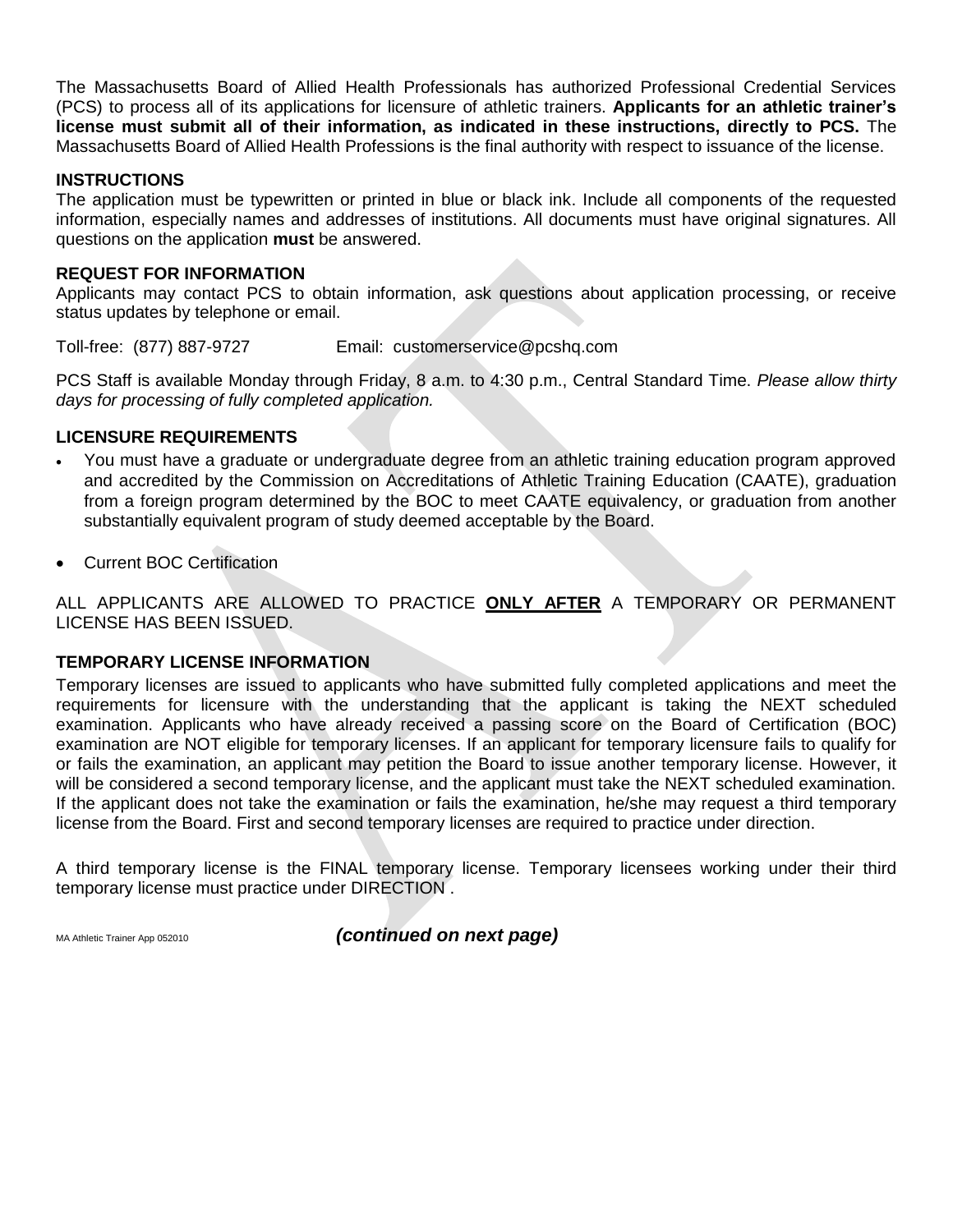### **TEMPORARY LICENSE INFORMATION (continued)**

If you have already taken the BOC examination and failed prior to filing an application with PCS, a temporary license may be issued. However, it will be considered a SECOND temporary license even though the applicant never applied for a first temporary license. With two failures on the examination, a temporary license may be issued. However, it will be considered a THIRD and FINAL temporary license.

To obtain more information on-line about Athletic Training Licensure requirements, visit:

[www.mass.gov/dpl/boards/ah](http://www.mass.gov/dpl/boards/ah) or [www.bocatc.org](http://www.bocatc.org/)

## **FEES**

Application fee for an AT license for the state of Massachusetts is **\$209.00**. To apply for a temporary license, applicants must pay an additional **\$28.00**. Applicants who currently hold an Athletic Trainer's license in another U.S. jurisdiction are considered endorsement applicants and must pay **\$265.00**. Payment can be made with certified check (no personal check) or money order made payable to Professional Credential Services or with a Visa or MasterCard. **FEES SUBMITTED ARE NON-REFUNDABLE.**

## *MATERIALS TO BE SUBMITTED*

- **1.** Completed licensure application;
- **2.** Official transcripts with degree posting, or Certification of Completion only if transcripts have not been conferred (submitted in a school-sealed envelope);
- **3.** Current BOC Certificate or proof of intent to take the next scheduled examination.
- **4.** Verification of Licensure Status in other U.S. jurisdiction (if currently licensed in another state) directly from the State Board;
- **5.** Criminal Offender Record Information (CORI) Form, signed and notarized.
- **6.** Certified check (no personal check) or money order for \$**209.00** for initial license or **\$265.00** for endorsement license made payable to PCS (submit additional **\$28.00** if temporary license is requested).

**MAIL COMPLETED APPLICATION MATERIALS TO: Professional Credential Services, Inc. Attn: AT Coordinator P.O. Box 198689 Nashville, TN 37219-8689**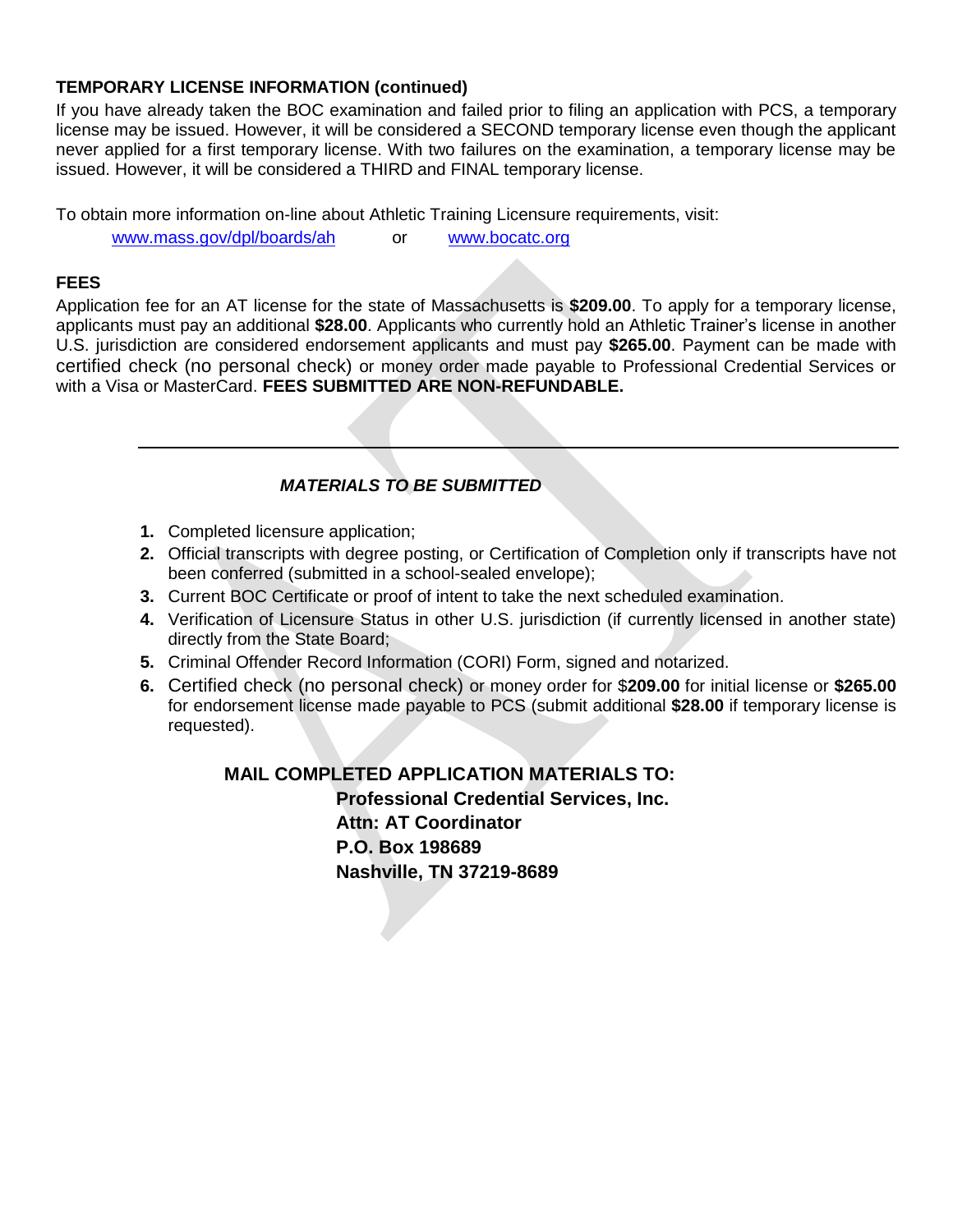P.O. Box 198689 - Nashville, TN 37219-8689 (877) 887-9727

## **Application for a Massachusetts Athletic Trainer's License**

Licensure by Examination without temporary license - **\$209.00** *Type of Applicant:* Licensure by Examination with temporary license - **\$237.00** *(check one)* Licensure by Endorsement - **\$265.00**

| A. Biographical Information.<br>Provide your full name and mailing                                                             |                                                                                                                                             |                                                                                |                   |                                                                                  |  |  |
|--------------------------------------------------------------------------------------------------------------------------------|---------------------------------------------------------------------------------------------------------------------------------------------|--------------------------------------------------------------------------------|-------------------|----------------------------------------------------------------------------------|--|--|
| address. It is very important that this<br>section be completed in full.                                                       | <b>First Name</b>                                                                                                                           | Middle Initial                                                                 | Last Name         | Other (Maiden)                                                                   |  |  |
|                                                                                                                                |                                                                                                                                             |                                                                                |                   |                                                                                  |  |  |
|                                                                                                                                | Print your name, as it should appear on your license                                                                                        |                                                                                |                   |                                                                                  |  |  |
|                                                                                                                                | <b>Mailing Address and Contact Information</b>                                                                                              |                                                                                |                   |                                                                                  |  |  |
|                                                                                                                                | Street or PO Box                                                                                                                            |                                                                                |                   |                                                                                  |  |  |
|                                                                                                                                | City                                                                                                                                        |                                                                                | <b>State</b>      | Zip Code                                                                         |  |  |
|                                                                                                                                | Telephone Number with Area Code                                                                                                             |                                                                                | <b>Fax Number</b> | Email address                                                                    |  |  |
|                                                                                                                                |                                                                                                                                             |                                                                                |                   |                                                                                  |  |  |
|                                                                                                                                | <b>Undergraduate</b>                                                                                                                        |                                                                                |                   | Undergraduate                                                                    |  |  |
| <b>B.</b> Education.<br>Provide undergraduate and graduate                                                                     | <b>College/University</b>                                                                                                                   | Location                                                                       | Major             | Degree & Date of Graduation                                                      |  |  |
| college/university information, major,<br>degree, and date of graduation.<br>Be                                                |                                                                                                                                             |                                                                                |                   |                                                                                  |  |  |
| sure to include your AT College.<br>Transcripts must be included in                                                            |                                                                                                                                             |                                                                                |                   |                                                                                  |  |  |
| school-sealed envelopes.                                                                                                       | Graduate<br><b>College/University</b>                                                                                                       | Location                                                                       | Major             | Graduate<br>Degree & Date of Graduation                                          |  |  |
|                                                                                                                                |                                                                                                                                             |                                                                                |                   |                                                                                  |  |  |
|                                                                                                                                |                                                                                                                                             |                                                                                |                   |                                                                                  |  |  |
|                                                                                                                                |                                                                                                                                             |                                                                                |                   |                                                                                  |  |  |
| <b>C.</b> BOC Certification. If you have<br>taken the certification examination, a                                             | Have you taken the BOC Certification Examination?                                                                                           |                                                                                |                   | □ Yes □ No                                                                       |  |  |
| verification letter from BOC is<br>required. Use the enclosed verification                                                     |                                                                                                                                             |                                                                                |                   |                                                                                  |  |  |
| form. If you have not taken the BOC<br>examination or are awaiting results of                                                  |                                                                                                                                             |                                                                                |                   | If no, when and where are you scheduled to take the examination? _______________ |  |  |
| the examination, you are allowed to<br>practice under supervision upon<br>receipt of your temporary license.                   |                                                                                                                                             |                                                                                |                   |                                                                                  |  |  |
| Once PCS receives your final passing<br>scores directly from BOC, a                                                            |                                                                                                                                             | Please provide examination score: _________ BOC Certification Number: ________ |                   |                                                                                  |  |  |
| permanent license will be issued. The<br>privilege of practicing with a temporary<br>license may be used up to three<br>times. | Is your BOC Certification current?<br>$\Box$ Yes $\Box$ No<br>If your certification is not current, you must attach a detailed explanation. |                                                                                |                   |                                                                                  |  |  |
|                                                                                                                                | Are you applying for a temporary licensure to practice under supervision?                                                                   | $\Box$ Yes                                                                     | $\square$ No      |                                                                                  |  |  |

#### **B. Education**.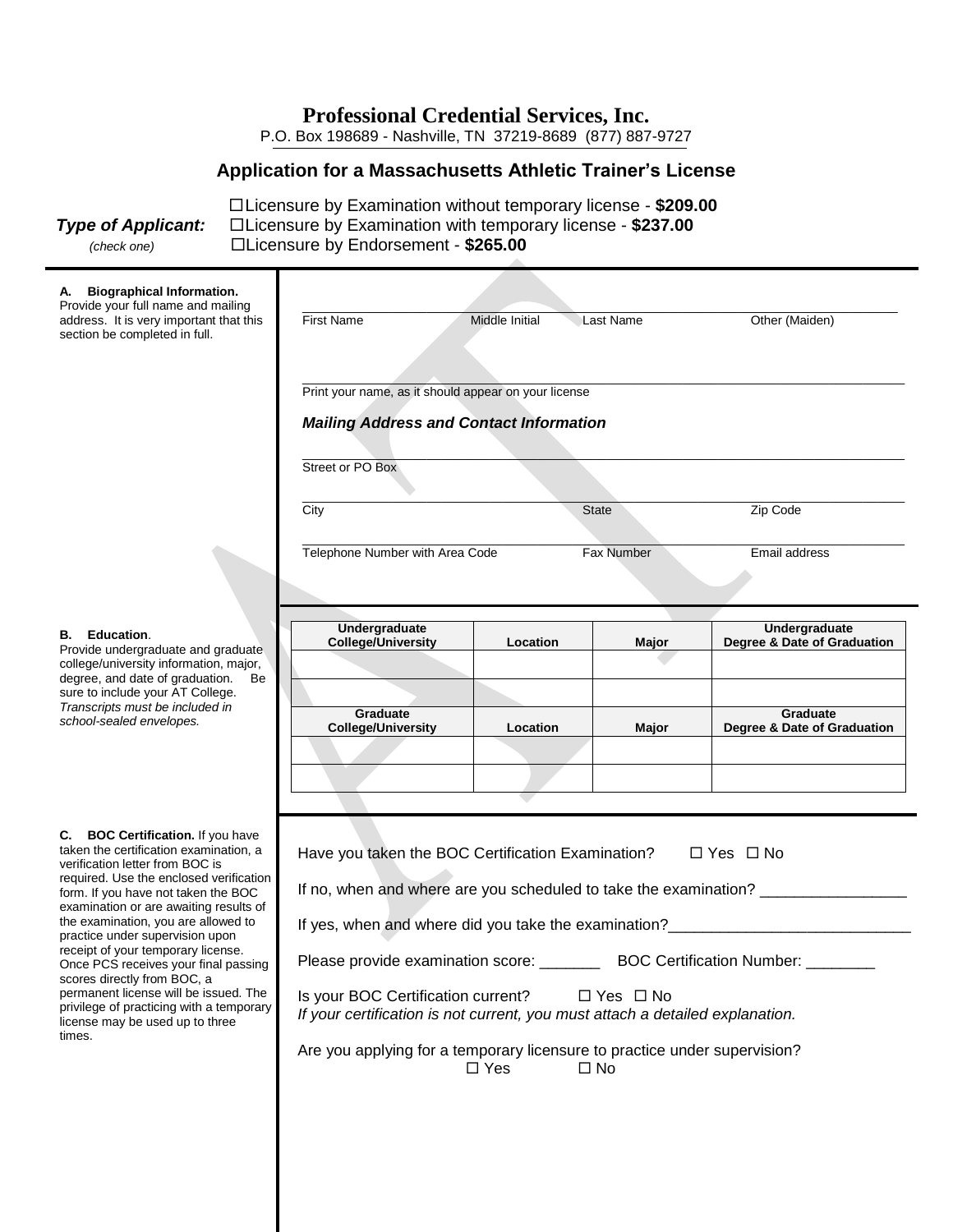#### **D. Licensure by Endorsement.**

This section is applicable to persons holding a current or lapsed license as an Athletic Trainer or Assistant issued by another state and/or is certified by BOC.

**List all states** in which you hold or held a license, including Massachusetts. If additional space is needed, please attach a separate sheet.

\*Please note: If you are applying by reciprocity and are lapsed in both a foreign jurisdiction and with BOC you must either:

(a) become current in one jurisdiction (b) or reinstate your BOC certification

I

I

**E**. **Questions**. Answer each of the questions listed. If you answer yes to any, please attach an explanation. All questions must be answered.

"The Board is certified by the Criminal History Systems Board [ID# MAREG G] to access data about convictions and pending criminal cases. Those records-and other Federal and professional records-may be checked as part of your licensing process. No records are automatic disqualifiers; you will be given an opportunity to discuss any issues with the Board."

| <b>State</b> | <b>License Number</b> | <b>Date Licensed</b> | <b>Current</b> | Lapsed | <b>Revoked/Suspended</b> | Probation |
|--------------|-----------------------|----------------------|----------------|--------|--------------------------|-----------|
|              |                       |                      |                |        |                          |           |
|              |                       |                      |                |        |                          |           |
|              |                       |                      |                |        |                          |           |
|              |                       |                      |                |        |                          |           |

If you have ever been licensed to practice as an Athletic Trainer in another state, you must make arrangements with each state to send verification of licensure status, either current or expired, directly to Professional Credential Services (PCS). It is the applicant's responsibility to notify the state and pay any fees required by another licensing state. *A copy of your license is* NOT *acceptable as verification.* The verification must have the official state seal.

|    |                                                                                                                                                                                                                                                                                      | <b>YES</b> | <b>NO</b> |
|----|--------------------------------------------------------------------------------------------------------------------------------------------------------------------------------------------------------------------------------------------------------------------------------------|------------|-----------|
| 1. | Has any disciplinary action been taken against you by a licensing or certification<br>board located in the United States or any country or foreign jurisdiction?                                                                                                                     | П          |           |
| 2. | Are you the subject of pending disciplinary action by any licensing or<br>certification board located in the United States or any country or foreign<br>jurisdiction?                                                                                                                | П          |           |
| 3. | Have you voluntarily surrendered or resigned a professional license to<br>a licensing or certification board in the United States or foreign jurisdiction?                                                                                                                           | ┓          |           |
| 4. | Have you ever applied for and been denied a professional license in the<br>United States or foreign jurisdictions?                                                                                                                                                                   |            |           |
| 5. | Have you ever been convicted of a felony or misdemeanor in the United States<br>or any country or foreign jurisdiction, other than a traffic violation for which a<br>fine of less than \$250.00 was assessed? If yes, please attach a detailed<br>explanation.                      |            |           |
|    | NOTICE - Please be advised, if your criminal conviction happened<br>outside of Massachusetts, you will be required to submit a copy of<br>your criminal record report from that jurisdiction where the<br>incident(s) occurred along with the written explanation as noted<br>above. |            |           |
| 6. | Are you presently practicing / working as an Athletic Trainer? If yes, please<br>state where you are working, including city and state; when you started; and<br>what your duties include.                                                                                           |            |           |
|    |                                                                                                                                                                                                                                                                                      |            |           |
| 7. | Have you ever been named in a malpractice suit? If yes, please attach an<br>explanation.                                                                                                                                                                                             |            |           |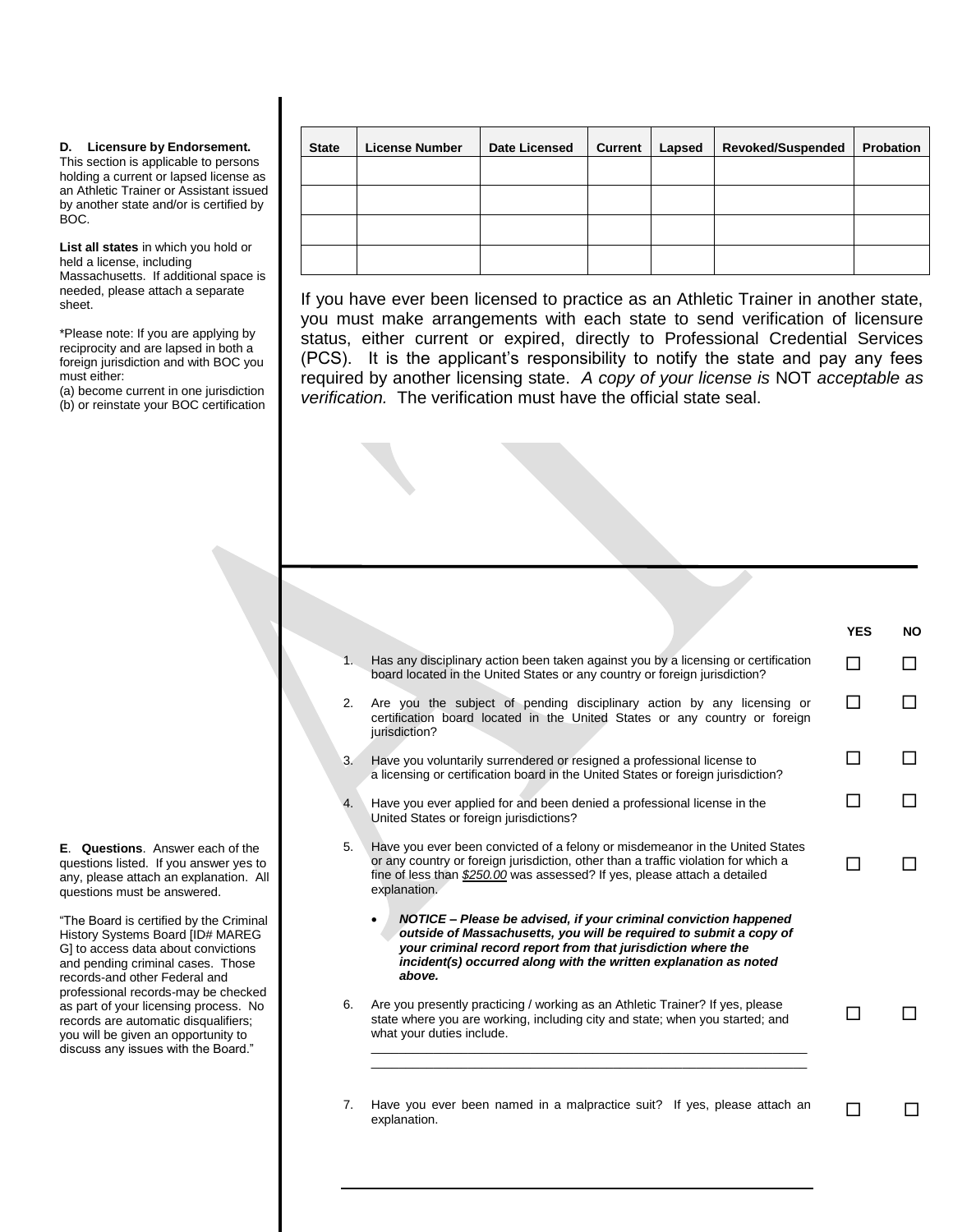#### **F. General Questions – Chapter 66.7. ALL APPLICANTS MUST COMPLETE THE FOLLOWING**

 of the Board. The purpose of these **SECTION.** The following questions are a sample of the information contained in Massachusetts General Laws, Chapter 112, Sections 23A-23Q and the Rules and Regulations questions is to heighten your awareness of the laws and regulations in which you are required to practice.

**"To protect the health, safety, and well-being of the public" –** this is the goal of the licensure boards. Licensure is only one means by which this goal is implemented. Complaint investigation; interaction with other governmental agencies, professional associations and other states; interpretations of the law and its regulations; promoting continuing education and competence; these are some means by which licensure boards serve the public.

- 1. The requirements for renewal of an athletic trainer license include:
- a. Payment of the renewal fee
- b. Current CPR certification
- c. Current BOC certification
- d. All of the above
- 2. An athletic trainer is required to work under the direction of:
- a. A school Athletic Director
- b. A physician or dentist
- c. A coach
- d. There is no requirement for an Athletic Trainer to work under direction of another professional
- 3. An Athletic Trainer in Massachusetts:
- a. Must limit his practice to schools, teams or organizations with whom he is associated
- b. May provide physical therapy under the supervision of a physical therapist
- c. May treat clients at a private health club without physician direction
- d. Can practice on anyone
- 4. An AT must renew his license:
- a. Every 2 years, on the even year, by his birth date
- b. Annually, according to the date on which the license was first issued
- c. Every 2 years, by January 31 of every even year
- d. Every 5 years
- 5. The continuing education (CE) requirement for AT license renewal is:
- a. Fifteen (15) contact hours of each renewal period
	- b. Fifteen (15) contact hours annually
	- c. Thirty (30) contact hours every 2 years
	- d. The amount of CE required by BOC for maintaining current certification
	- 6. In an emergency, an AT may render emergency care:
	- a. That is necessary to avoid disability or death of an injured athlete
- b. Until he/she transfers responsibility for care to a physician, dentist or EMS personnel
- c. For which he has the knowledge, skills and competence to provide
- d. All of the above
- 7. An AT's scope of practice includes:
- a. Supervising physical therapist assistants
- b. Providing massage therapy under the supervision of a PT
- c. The application of principles, methods, and procedures of evaluation and treatment of athletic injuries
- d. Application of selected orthotic and prosthetic devises or selected adaptive equipment
- 8. Grounds for discipline against an AT's license include:
- a. Receiving 2 traffic violations in a six month period
- b. Failing to notify an Athletic Director that a student athlete may have a substance abuse problem
- c. Teaching physicians about prevention of athletic injuries
- d. Violating the Code of Ethics of the NATA
- 9. Under a temporary AT license, an AT:
- a. Must practice under the supervision of a fully licensed AT
- b. Must work under the direct supervision of the team physician
- c. Must practice under the supervision of either an AT or an EMT
- d. May practice independently if approved by a school's Athletic Director
- 10. An AT who supervises a student AT as part of the student's clinical affiliation:
- a. May only allow the student to perform those activities that could be performed by an aide
- b. May let the student work independently if the student is also an EMT
- c. May supervise the student's performance of activities commensurate with the student's level of education
- d. Should not permit the student to use electrical stimulation

**G. Athletic Trainer Questions.** To be completed by all applicants for Athletic Training licensure.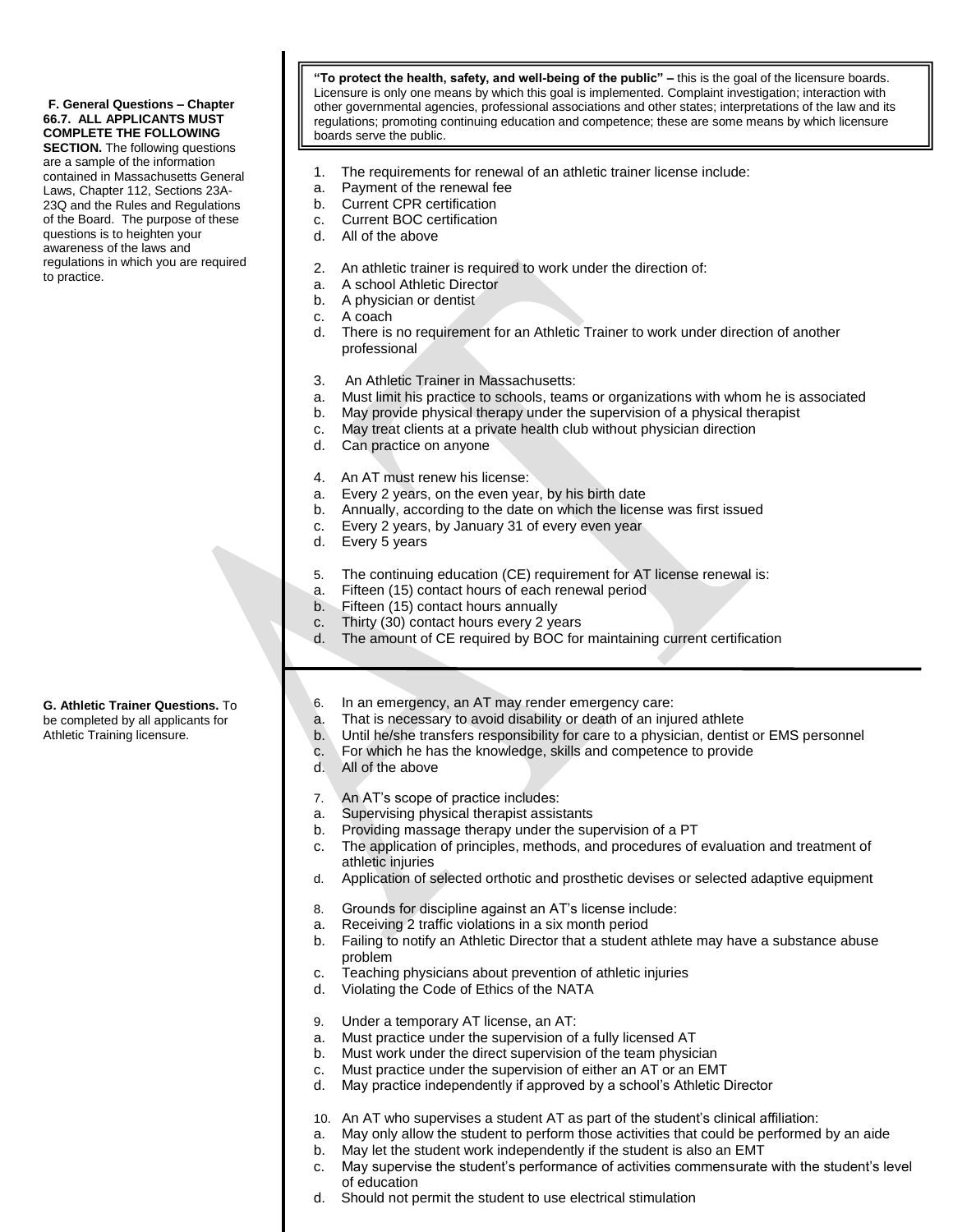fully understood. The application **H. Affidavit.** By signing this application, the applicant attests that this section has been read and must be signed by the applicant and in the presence of a Notary Public in order to be processed.

**I. Applicant Signature.**  Applicant MUST sign in the presence of a Notary Public and

list date of birth.

**J. Applicant Photo.** Applicant must attach a 2"x2" passport size photograph to the application. Photographs or computer generated photographs **are not** acceptable.

**K. Special Accommodations.** In accordance with the Americans with Disabilities Act, special Accommodations may be provided at the examination site for

applicants who qualify.

By my signature below, I certify, under the pains and penalties of perjury, that:

- 1. I am the applicant named in this application and by date of birth is \_\_\_\_\_\_MM \_\_\_\_\_\_DD\_\_\_\_\_\_\_YY
- 2. My Social Security Number issued by the US Social Security Administration
- 3. The information that I have provided pursuant to this application is truthful and accurate. I understand that the failure to provide accurate information may be grounds for the Board of Allied Health Professionals to deny, suspend, or revoke a license to practice as an Athletic Trainer, in accordance with Massachusetts law.
- 4. I shall abide by the rules and regulations of the Board of Allied Health Professionals, as contained in Chapter 259 of the Code of Massachusetts Regulations.
- 5. Pursuant to M.G.L.c. 119, s. 51A, and M.G.L.c. 112, s.1A, I understand my obligation to report the abuse or neglect of children.
- 6. Pursuant to M.G.L.c 62C, s. 49A, I have filed all Massachusetts State income tax returns and paid all taxes required by law.
- 7. The Massachusetts Board of Registration of Allied Health Professions, Division of Professional Licensure, has been certified by the Criminal History Systems Board for access to all criminal case data. As an applicant for AT license, I acknowledge a criminal record check may be conducted for any existing criminal case information and that it will not necessarily disqualify me from licensure.
- 8. I understand that this application is abandoned if requirements for licensure are not met within one (1) year from the date of Board receipt of the application.
- 9. I understand that all fees are non-refundable and non-transferable.
- 10. I understand that if I submitted a Certification of Completion in lieu of an official transcript, I must ensure that the Board of Allied Health Professionals receives an official transcript within seven (7) business days of degree conferral. I further acknowledge that failure to do so will cause a delay in renewing my license and/or effectuate disciplinary action.
- 11. I am aware that under Massachusetts law, athletic trainer can only work in licensed or licensed exempt facilities

**Applicant's Signature (signed in the presence of a Notary Public) & Date of Birth (MM/DD/YYYY)**

\*Pursuant to G.L. c. 62C, s. 47A, the Division of Registration is required to obtain your Social Security Number and forward it to the Department of Revenue. The Department of Revenue will use your Social Security Number to ascertain whether you are in compliance with the tax laws of the Commonwealth.

|                                                                      | Month/Day/Year                                                                                                                                                                                                                                                         |
|----------------------------------------------------------------------|------------------------------------------------------------------------------------------------------------------------------------------------------------------------------------------------------------------------------------------------------------------------|
|                                                                      | Print Name of Notary Public                                                                                                                                                                                                                                            |
| Affix applicant's<br>Photograph here                                 | Signature of Notary Public                                                                                                                                                                                                                                             |
|                                                                      | My Commission expires on _________                                                                                                                                                                                                                                     |
|                                                                      | Date                                                                                                                                                                                                                                                                   |
| On this day of<br>the undersigned notary public, personally appeared | __, 20_________, before me,                                                                                                                                                                                                                                            |
| (her) knowledge and belief.                                          | to me through satisfactory government issued evidence of identification, which<br>preceding or attached document in my presence, and who swore or affirmed to<br>me that the contents of the document are truthful and accurate to the best of (his)<br>Seal of Notary |
| (Official signature)                                                 |                                                                                                                                                                                                                                                                        |
|                                                                      |                                                                                                                                                                                                                                                                        |

provider describing your condition. You must also indicate the type of modifications needed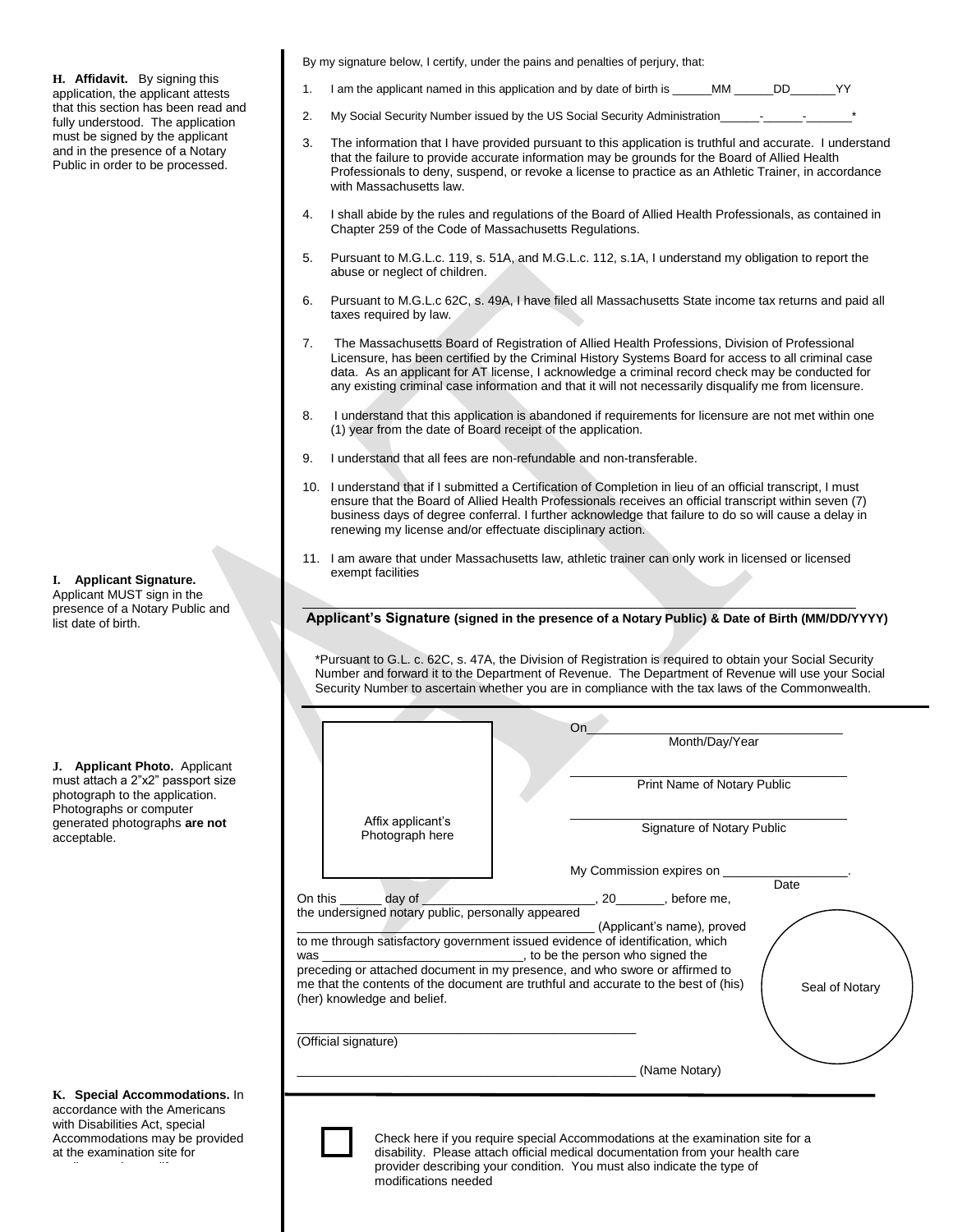P.O. Box 198689 ~ Nashville, TN 37219-8689 (877) 887-9727 \_\_\_\_\_\_\_\_\_\_\_\_\_\_\_\_\_\_\_\_\_\_\_\_\_\_\_\_\_\_\_\_\_\_\_\_\_\_\_\_\_\_\_\_\_\_\_\_\_\_\_\_\_\_\_\_\_\_\_\_\_\_\_\_

## **Certification of Completion of Educational Requirements**

Licensure applicants for the Commonwealth of Massachusetts who are currently enrolled in an academic program, and whose degree in athletic training has not yet been conferred, must have the school registrar complete this to be submitted to PCS.

**NOTICE TO REGISTRAR:** This form is **not** to be signed, dated or submitted *prior to* completion of academic and clinical requirements by the candidate. Further, the Registrar certifies that the institution will forward an official transcript within seven (7) business days of degree conferral to the Mass. Board of Allied Health Professionals c/o PCS, AT Coordinator; P.O. Box 198689, Nashville, TN 37219.

-------------------------------------------------------------------------------------------------------------------------------------

| <b>Applicant Name</b>           |       |       | <b>Social Security Number</b>               |
|---------------------------------|-------|-------|---------------------------------------------|
| Name of Educational Institution |       |       | Degree & Date of Degree Conferral           |
| <b>Street Address</b>           | City, | State | ZIP Code                                    |
|                                 |       |       | Date of Completion of Clinical Requirements |

I certify, under penalty of perjury, that the applicant named above has **completed all requirements** and there are no impediments to confer the degree stated above. Upon payment of required fees and permission from the applicant, I certify that an official transcript will be forwarded to the Mass. Board of Allied Health Professionals, c/o PCS, AT Coordinator; P.O. Box 198689, Nashville, TN 37219 within seven (7) business days of degree conferral.

|                                  | Signature of Registrar                        |
|----------------------------------|-----------------------------------------------|
| <b>School Seal</b><br>(Embossed) | <b>Print Name</b><br>Date<br>Telephone Number |

Send this completed form in sealed envelope to **PCS, AT Coordinator, P.O. Box 198689, Nashville, TN 37219** Send official transcript in sealed envelope to **PCS, AT Coordinator, P.O. Box 198689, Nashville, TN 37219**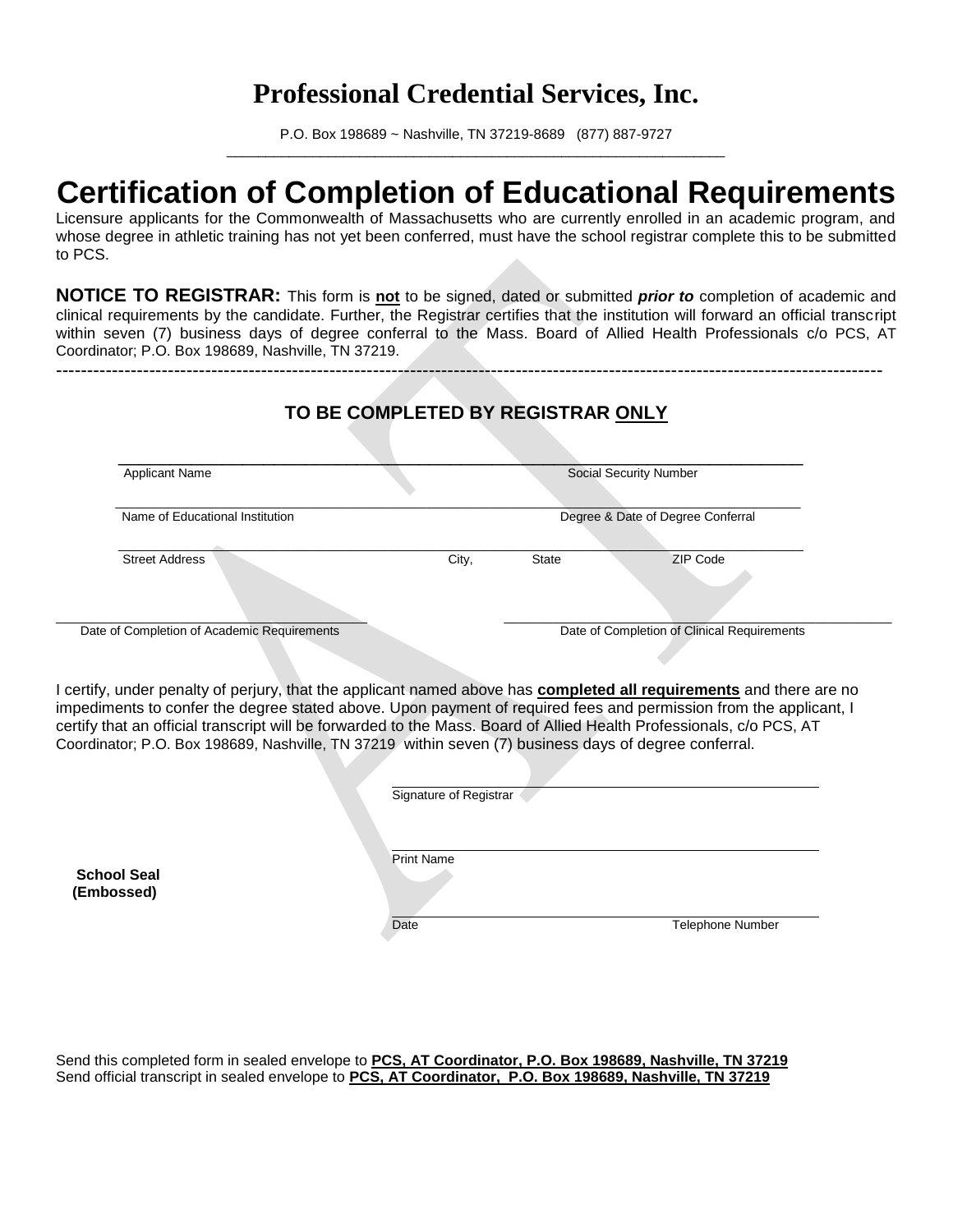P.O. Box 198689 ~ Nashville, TN 37219-8689 (877) 887-9727 \_\_\_\_\_\_\_\_\_\_\_\_\_\_\_\_\_\_\_\_\_\_\_\_\_\_\_\_\_\_\_\_\_\_\_\_\_\_\_\_\_\_\_\_\_\_\_\_\_\_\_\_\_\_\_\_\_\_\_\_\_\_\_\_

## **VERIFICATION OF BOC CERTIFICATION**

| Applicant:<br>Complete<br>this<br>section entirely. Mail this form<br>along with payment of \$25.00<br>(do not send cash) for<br>completion by BOC. | Last Name                                                                                                                                                                                                         | <b>First Name</b>                                                                                                                                          | Middle Name                       | Maiden |  |
|-----------------------------------------------------------------------------------------------------------------------------------------------------|-------------------------------------------------------------------------------------------------------------------------------------------------------------------------------------------------------------------|------------------------------------------------------------------------------------------------------------------------------------------------------------|-----------------------------------|--------|--|
| <b>MAIL TO:</b><br>1415 Harney St.<br>Suite 200<br>Omaha, NE 68102                                                                                  | Social Security Number                                                                                                                                                                                            |                                                                                                                                                            | Date of Birth                     |        |  |
| DO NOT SEND THIS FORM<br>TO PCS WITHOUT THE<br><b>NATA SEAL.</b>                                                                                    | <b>Street Address</b><br>City                                                                                                                                                                                     | <b>State</b>                                                                                                                                               | Phone Number<br>ZIP Code          |        |  |
|                                                                                                                                                     |                                                                                                                                                                                                                   |                                                                                                                                                            |                                   |        |  |
| This section to be completed<br>by an appropriate official of                                                                                       | <b>BOC OFFICE ONLY</b>                                                                                                                                                                                            |                                                                                                                                                            |                                   |        |  |
| the Board of Certification<br>(BOC)<br>and<br>then<br>mai<br>completed form to PCS.                                                                 | I hereby certify that the aforementioned certified Athletic Trainer took<br>and achieved a passing score on the written, written simulation, and<br>oral practical portions of the BOC Certification Examination. |                                                                                                                                                            |                                   |        |  |
|                                                                                                                                                     | Name of Applicant                                                                                                                                                                                                 |                                                                                                                                                            | <b>Certification Number</b>       |        |  |
|                                                                                                                                                     | Date of Certification                                                                                                                                                                                             |                                                                                                                                                            | <b>Expiration Date</b>            |        |  |
|                                                                                                                                                     | <b>BOC Seal</b>                                                                                                                                                                                                   |                                                                                                                                                            | Signature (BOC Official)<br>Title |        |  |
|                                                                                                                                                     |                                                                                                                                                                                                                   |                                                                                                                                                            | Date                              |        |  |
| <b>BOARD</b>                                                                                                                                        | <b>ATTENTION BOC OFFICIAL</b>                                                                                                                                                                                     | Please return the completed form to:<br>Professional Credential Services, Inc.<br><b>ATTN: AT Coordinator</b><br>PO Box 198689<br>Nashville, TN 37219-8689 |                                   |        |  |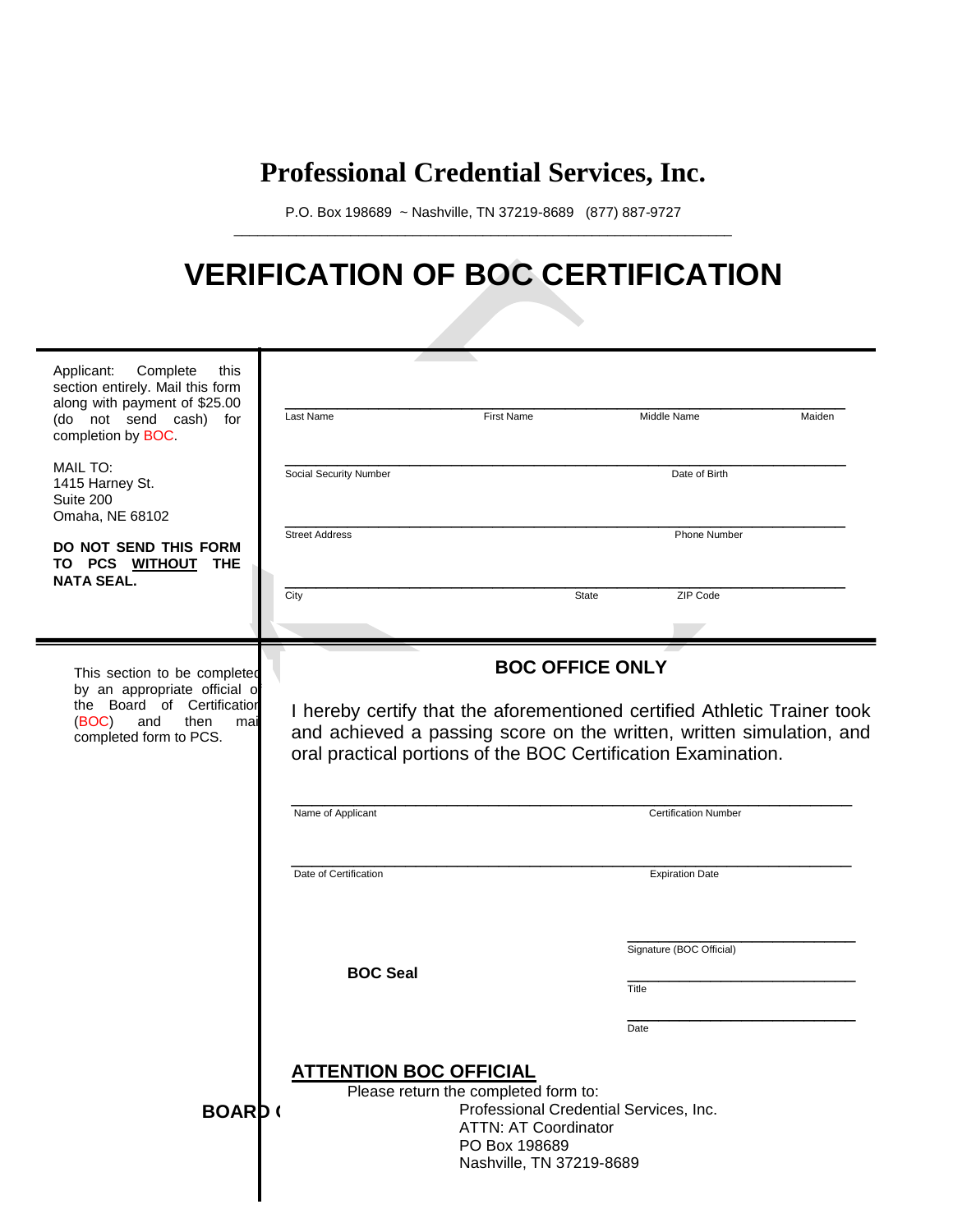## **Boston, MA 02118 [www.mass.gov/dpl/boards/ah](http://www.mass.gov/dpl/boards/ah)**

## **CRIMINAL OFFENDER RECORD INFORMATION (CORI) ACKNOWLEDGEMENT FORM**

The Division of Professional Licensure by itself and on behalf of boards of registration pursuant to M.G.L. c. 13, §9 [hereinafter, "Division of Professional Licensure"] is registered under the provisions of M.G.L. c. 6, § 172 to receive CORI for the purpose of screening current and otherwise qualified prospective license applicants and current licensees.

As a license applicant or current licensee, I understand that a CORI check will be submitted for my personal information to the Department of Criminal Justice Information Services ("DCJIS"). I hereby acknowledge and provide permission to the Division of Professional Licensure to submit a CORI check for my information to the DCJIS. This authorization is valid for one year from the date of my signature. I may withdraw this authorization at any time by providing the Division of Professional Licensure written notice of my intent to withdraw consent to a CORI check.

FOR LICENSING PURPOSES ONLY:

The Division of Professional Licensure may conduct subsequent CORI checks within one year of the date this Form was signed by me. If subsequent CORI checks are necessary, the Division of Professional Licensure will provide me with written notice of the subsequent CORI checks.

By signing below, I provide my consent to a CORI check and acknowledge that the information provided on Page 2 of this Acknowledgement Form is true and accurate.

Signature Date

*Please provide the name of the board of registration and license type for which you are applying or currently hold:*

Board of Registration **License Type** 

NOTE: THIS TWO-PAGE CORI ACKNOWLEDGMENT FORM WILL NOT BE ACCEPTED UNLESS IT HAS BEEN SIGNED IN THE PRESENCE OF A NOTARY PUBLIC WHO HAS COMPLETED THE "VERIFICATION BY NOTARY SECTION" ON PAGE TWO, DOCUMENTING THAT SAID NOTARY HAS VERIFIED THE IDENTITY OF THE SIGNER THROUGH SATISFACTORY EVIDENCE OF IDENTIFICATION.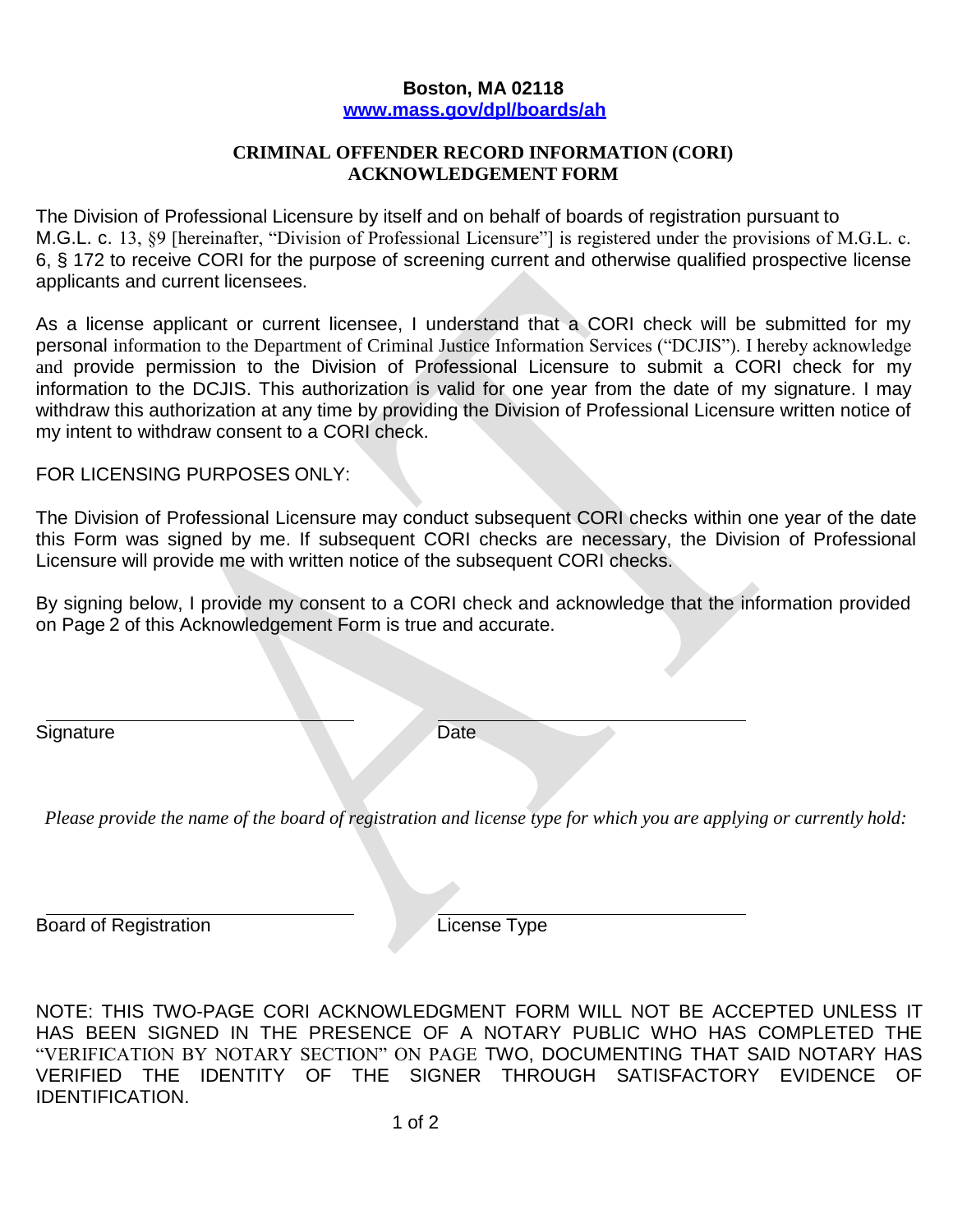## SUBJECT INFORMATION: (A red asterisk (\*) denotes a required field)

| *Last Name                                       | *First Name                                                  | Middle Name     | Suffix                                                          |
|--------------------------------------------------|--------------------------------------------------------------|-----------------|-----------------------------------------------------------------|
|                                                  | *Maiden Name (or other name(s) by which you have been known) |                 |                                                                 |
| *Date of Birth                                   | Place of Birth                                               |                 |                                                                 |
| *Last Six Digits of Your Social Security Number: |                                                              |                 |                                                                 |
| Sex: Height: ft. in.                             | Eye Color:                                                   |                 |                                                                 |
| Driver's License or ID Number:                   |                                                              | State of Issue: |                                                                 |
| <b>Current and Former Addresses:</b>             |                                                              |                 |                                                                 |
| Street Number & Name                             | City/Town                                                    | State           | Zip                                                             |
| Street Number & Name                             | City/Town                                                    | State           | Zip                                                             |
|                                                  |                                                              |                 |                                                                 |
|                                                  | ID DESIGNAL LIBRARIA (IN ALAM DELANT DEL 1990)               |                 | $\blacksquare$<br>$\mathbf{1}$ $\mathbf{1}$ $\mathbf{1}$<br>. . |

## **IDENTITY VERIFICATION SECTION: Prior to submission to the Board's application vendor, this Section must be completed.**

| <b>VERIFICATION BY NOTARY:</b>                                                                                                                                       |                                                                                                                                                                               |  |  |  |
|----------------------------------------------------------------------------------------------------------------------------------------------------------------------|-------------------------------------------------------------------------------------------------------------------------------------------------------------------------------|--|--|--|
| this<br>On.<br>of<br>dav<br>which was the following:                                                                                                                 | 20 <sub>,</sub> before me, the undersigned notary public, personally appeared<br>(name of document signer), and proved to me through satisfactory evidence of identification, |  |  |  |
|                                                                                                                                                                      | Passport $\Box$ State-issued driver's license $\Box$ Military identification $\Box$ State-issued identification card                                                          |  |  |  |
| to be the person whose name is signed on the preceding or attached document, and acknowledged to me that (he) (she) signed it<br>voluntarily for its stated purpose. |                                                                                                                                                                               |  |  |  |
| Notary Public:                                                                                                                                                       | Notary Commission Expires On                                                                                                                                                  |  |  |  |